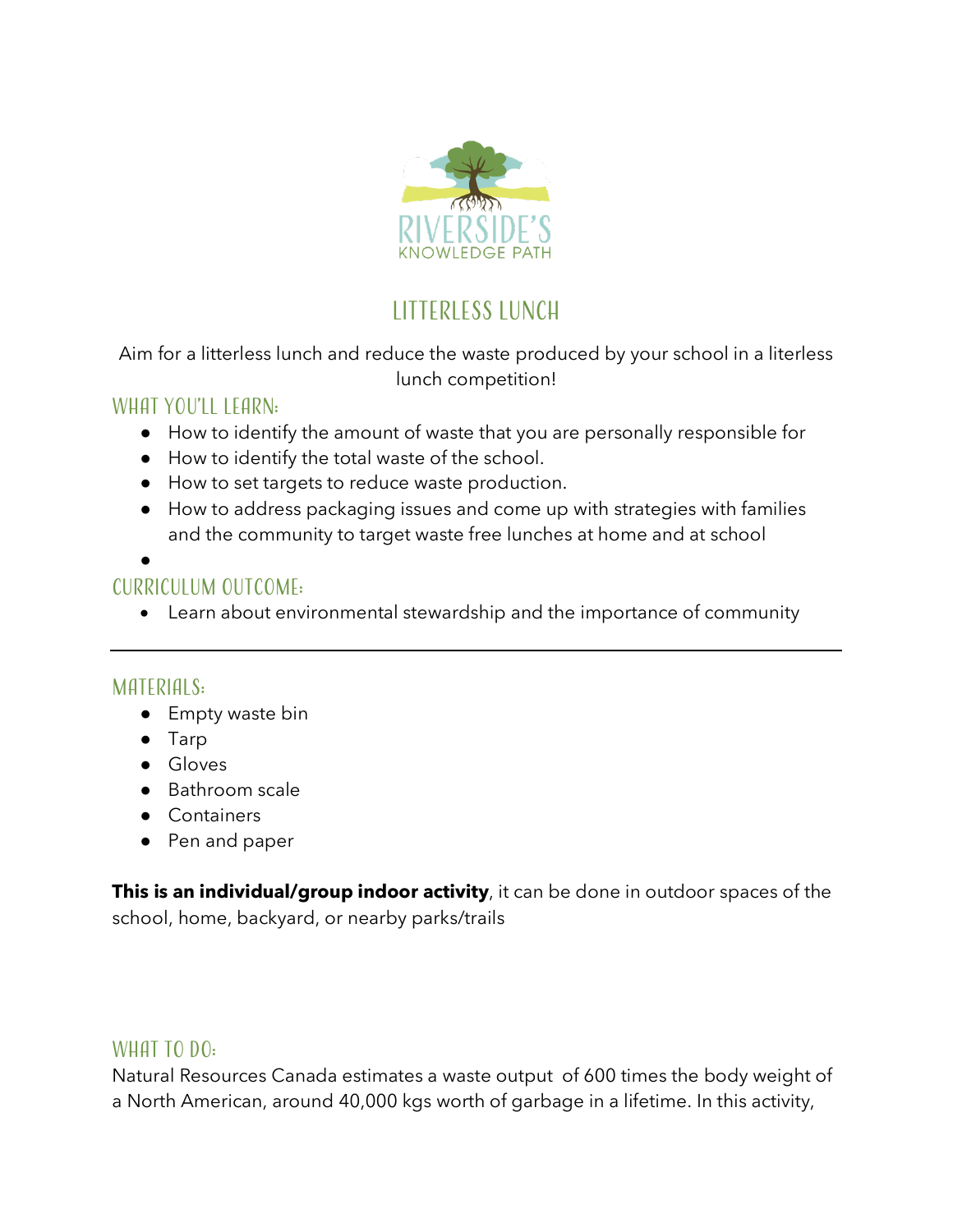students save garbage from their lunches and separate it according to type to analyze the average waste output that a typical lunch creates. Students then analyze daily practices and look for innovative packaging methods to find ways to reduce waste in their lunches. The key questions are "What kind of garbage is most common" and "How can it be reduced".

- 1. Students deposit the waste from their lunches in an empty waste bin.
- 2. Empty all the waste onto the tarp and separate recyclable, compostable and garbage. Make observations Have students dispose of compostable and recyclables properly.
- 3. Weigh the garbage created with the bathroom scale. Record observations and findings. Take photos.
- 4. In 3 months, time, repeat the sorting and recording and compare the results.
- 5. Discuss litter trends and results and have students write to their parents to request litter free lunches.
- 6. Include other classes in this initiative. Include school staff in the sorting process and ask them to record their waste too.
- 7. Initiate a competition between classes and staff targeting litter free lunches.

### Assessment:

- How well can students differentiate the types of waste products
- Learners demonstrate calculating averages based on given sample group like various classes, per student, teachers' group or for whole school
- Able to convert standard measurement units to find sum of combined garbage

# Extension:

- Get learners to write letters to their parents/guardians requesting for litter-free lunch.
- Begin a competition between classes or other staff members of the school for which group brings most litter free lunches wins.
- Include more classes and students in the project.

# Credit/References:

This activity has been modified from scienceworld.ca